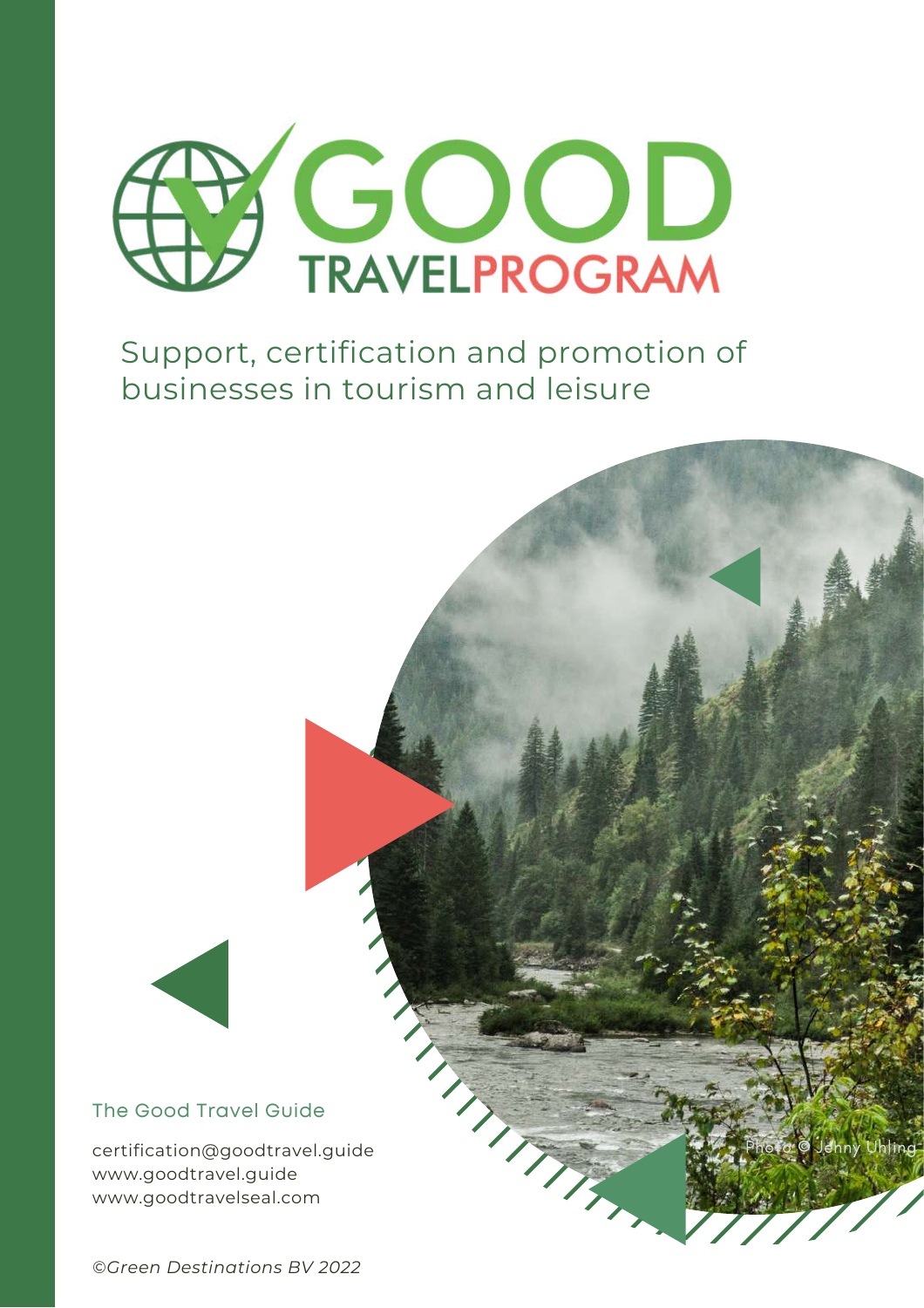

# **What is Good Travel Program**

The Good Travel Program offers a variety of tools to assess, support and certify the sustainability of businesses in the tourism sector. All types of businesses in the tourism supply chain are welcome, including hotels, B&Bs, restaurants, activity providers, tour guides, local DMOs, etc. Businesses participating in the program are promoted on the Good Travel Guide sustainable travel platform to responsible travellers looking for a green, responsible holiday.

# **Our tools**

| <b>GOOD TRAVEL SEAL</b>  | Affordable sustainability<br>certification for all types of<br>tourism businesses                             |
|--------------------------|---------------------------------------------------------------------------------------------------------------|
| <b>GOOD TRAVEL SEAL+</b> | Sustainability certification<br>including the full GSTC<br><b>Industry Standard</b>                           |
| <b>VIRUS-AWARE SEAL</b>  | Certification for businesses<br>adhering to virus-preventive<br>measures for a smart post-<br>corona recovery |
| <b>GOOD TRAVEL SCAN</b>  | Assessment of 10 core criteria<br>for businesses beginning<br>their sustainability journey                    |



Our publicly available scorecards show visitors an overview of the sustainability performance of all assessed and certified businesses.

All of our tools are:



Our programs are especially created to be affordable and feasible for small and medium enterprises (SMEs), but we also support larger businesses.



We cooperate with local experts and representatives to introduce the program in each destination and in the local language.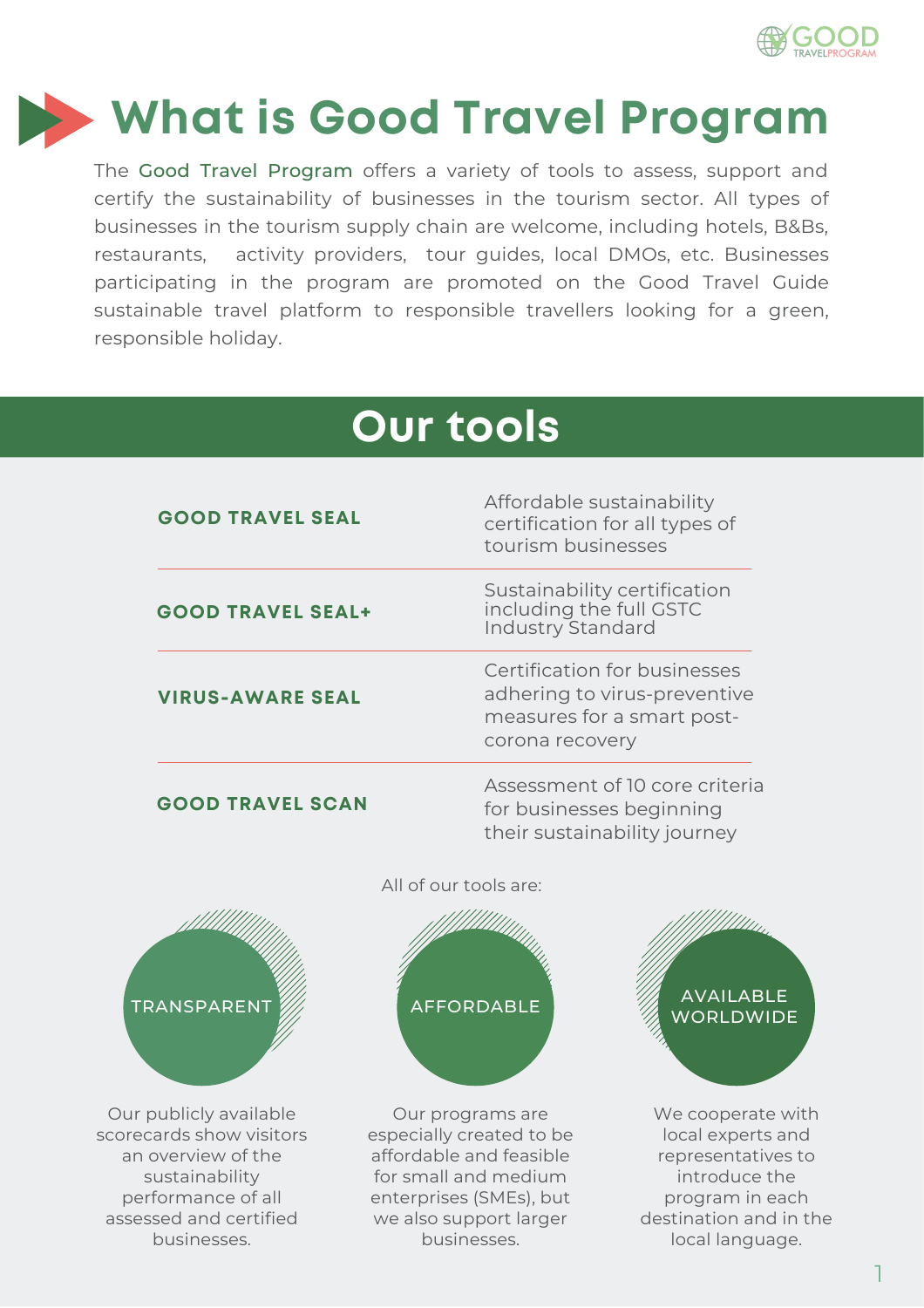



#### **REPORTING**

Yo<br>
fill<br>
for<br>
ou<br>
an<br>
do<br>
inc<br>
ext<br>
im You will be invited to **fill out the reporting for each criterion on our online platform** and submit supporting documents. This will indicate to what extent your business implements measures for sustainable and responsible tourism.

#### **ASSESSMENT**

who will<br>whether<br>were ach<br>your bus<br>will also<br>feedbac<br>improve. The information on the platform will then be **assessed by a team of experts, who will evaluate whether the criteria were achieved by your business.** You will also receive feedback on how to improve.

## **AUDIT**

If over 70% compliance is reached, **an independent auditor will verify your reporting by visiting your business.** The audit can be carried out online (via video call) or on-site. AUDIT<br>
If over 70%<br>
compliand<br>
reached, d<br>
independ<br>
auditor w<br>
your repo<br>
visiting yo

Photo © Jenny Uhling

#### **CERTIFICATION**

The findings of the audit are used to make a final certification decision. If the result is sufficient, you will be **awarded the certification.** audit<br>
make<br>
certif<br>
decis<br>
is suf<br>
be av<br>
certif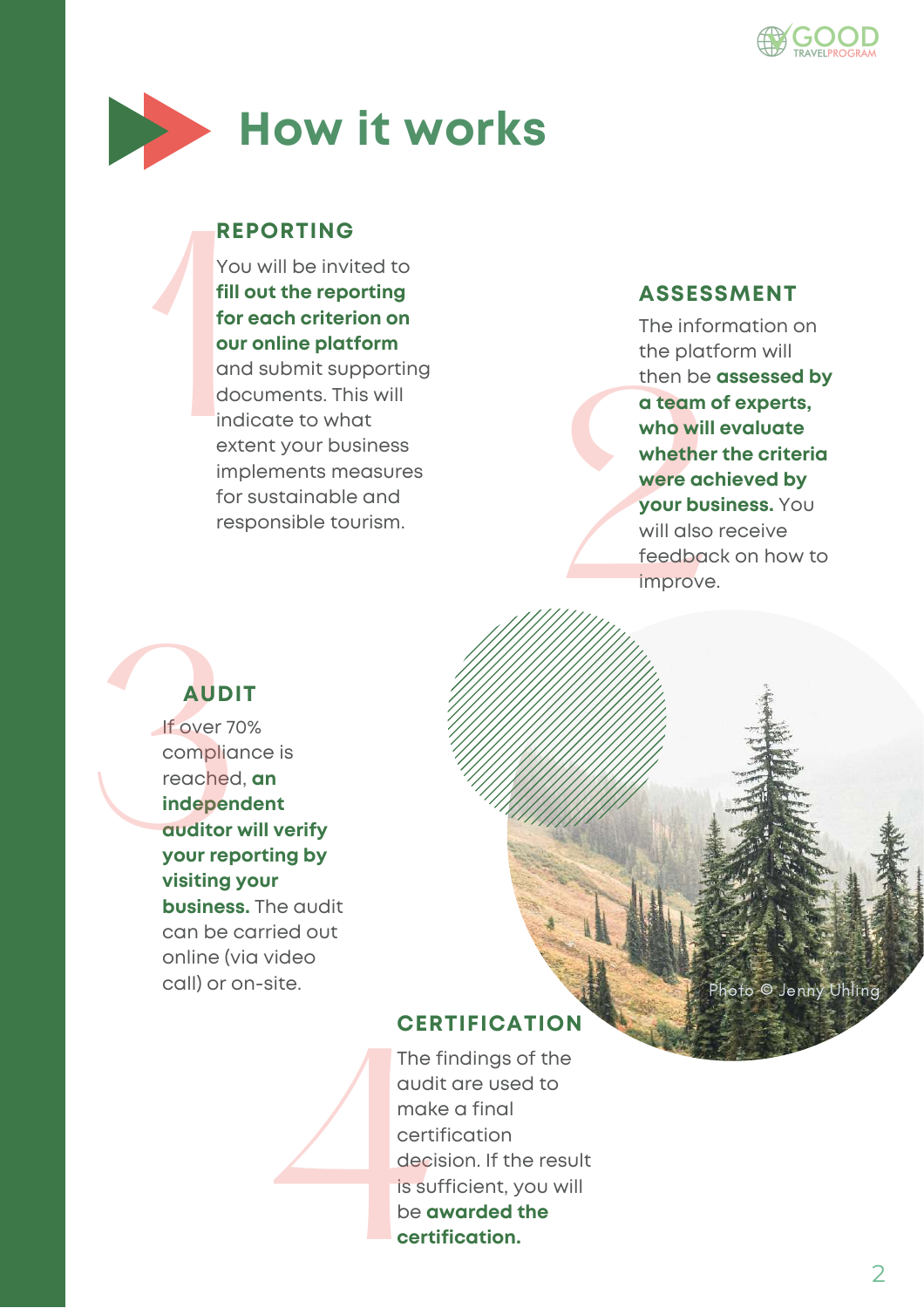



**BEST PRICE GUARANTEE FOR MICRO AND SMALL BUSINESSES:**  $\bm{\bm{\leftrightarrow}}$ 

The lowest annual fee is only €100 for a micro-business (up to 5 staff) in a QualityCoast or Green Destination promoting the GT program.

#### **FEES DEPEND ON THE NUMBER OF EMPLOYEES (AVERAGE OVER THE YEAR):**

Accommodations to consider the number of guest rooms. The basic fee structure is the same for all certification tools, but GTS+ requires additional costs for the onsite audit. Registering for two tools simultaneously, with a combined audit, can present a 50% discount on one of them.

#### **UP TO 33% DISCOUNT IN QUALITY COAST OR GREEN DESTINATIONS:**

If located in a QualityCoast or Green Destination where the DMO, Chamber of Commerce, or hotel association actively promotes the GT Program, we can discount the fees by up to 33.3%.

#### **FEES ARE DIFFERENT PER COUNTRY:**

Low-income, middle-income and high-income countries are eligible to pay different fees.

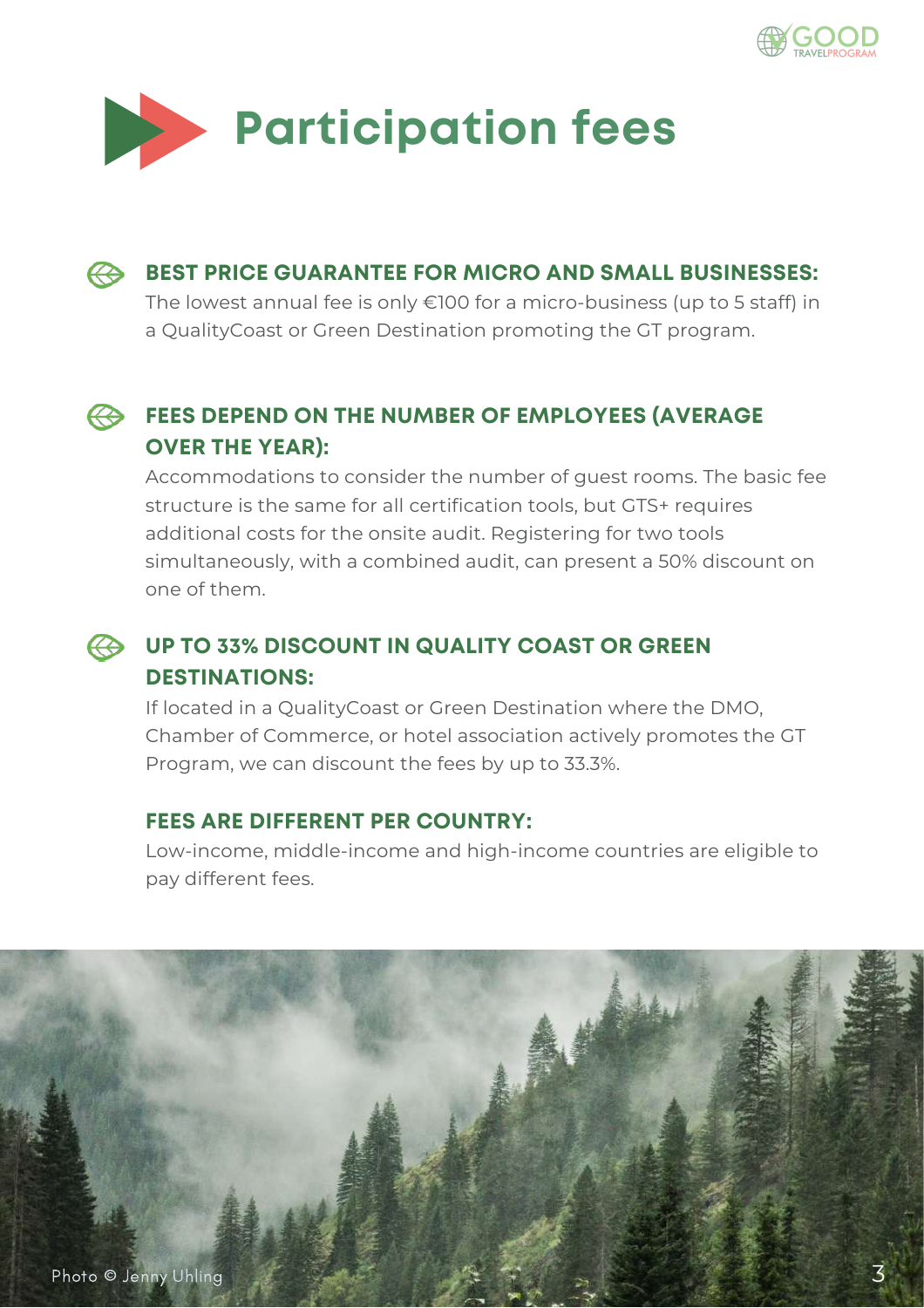



The Good Travel Seal is more than just a certification, it is a sustainability support program for all tourism and travel related businesses and facilities, especially designed to be feasible and affordable for SMEs. Businesses are certified based on the Good Travel Seal Standard, which consists of 57 general criteria in the fields of environmentally-friendly management, social responsibility, and health & safety, as well as a variety of additional sectorspecific criteria. All certified businesses receive our seal, certificate, and performance Scorecard.

We offer two versions of the program: The **Good Travel Seal** and the **Good**



*\*of compliance with the full GTS Standard*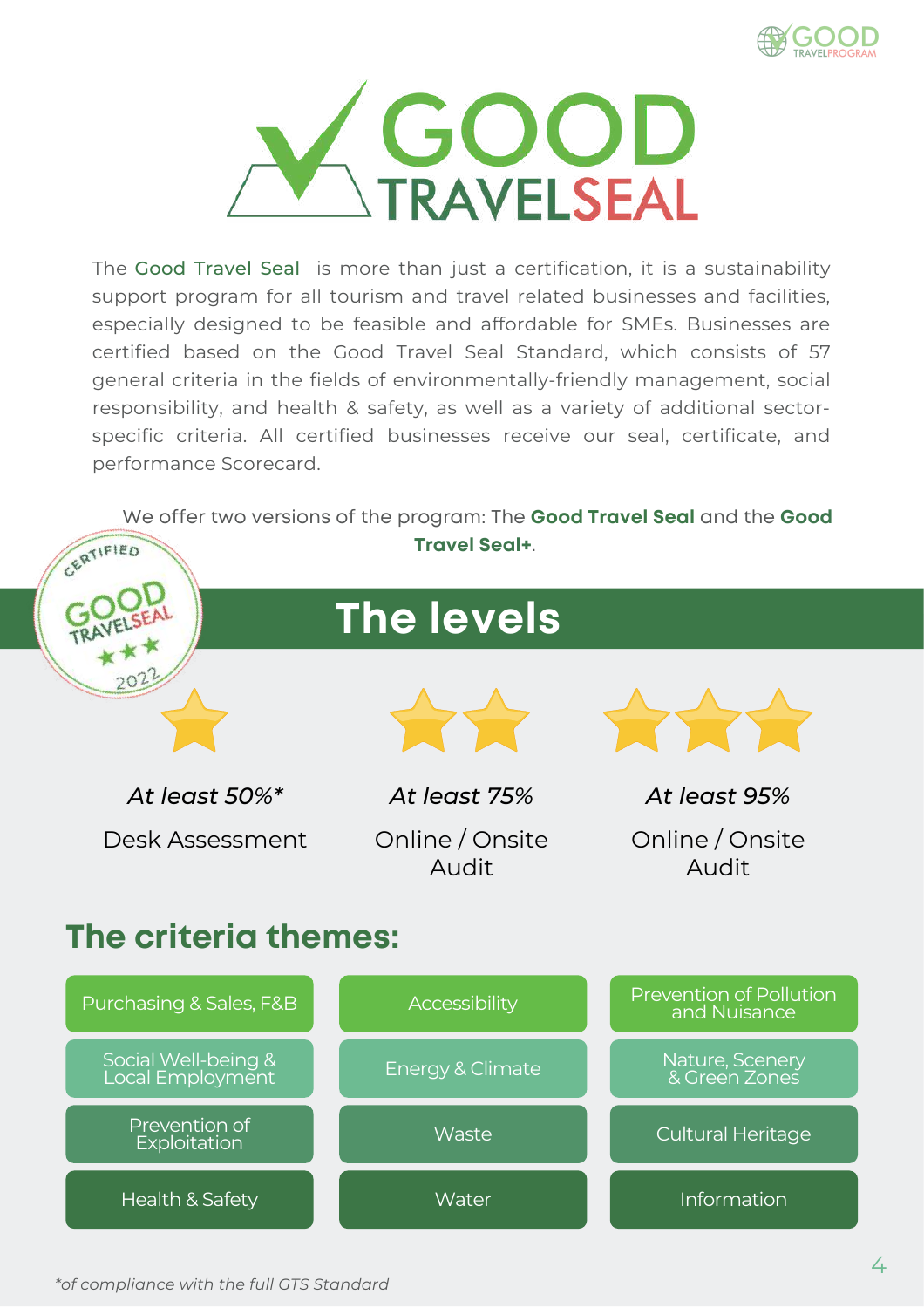

CERTIFIED



The Good Travel Seal also offers businesses the option to take the next step in sustainability by getting certified based on the full GSTC Industry Criteria. The basic Good Travel Seal Standard covers 67% of GSTC-I Criteria, and selecting the Good Travel Seal+ option adds 14 additional criteria which include the remaining 33%. This is a great and affordable opportunity for larger businesses that already have sufficient sustainability experience and those that began with the GTS Standard and are ready to move forward after reaching 3 Stars.



GTS+ audits are always on-site and require additional audit costs.





*At least 75%\* At least 95%*

Onsite Audit

Onsite Audit



Businesses that do not feel like a part of the "travel sector", such as shops, offices, and farms, can decide to instead get certified under the Good Planet Seal branding. This option uses exactly the same criteria and certification procedure as the Good Travel Seal, with the only differences being the name and logo on the certificate and scorecard.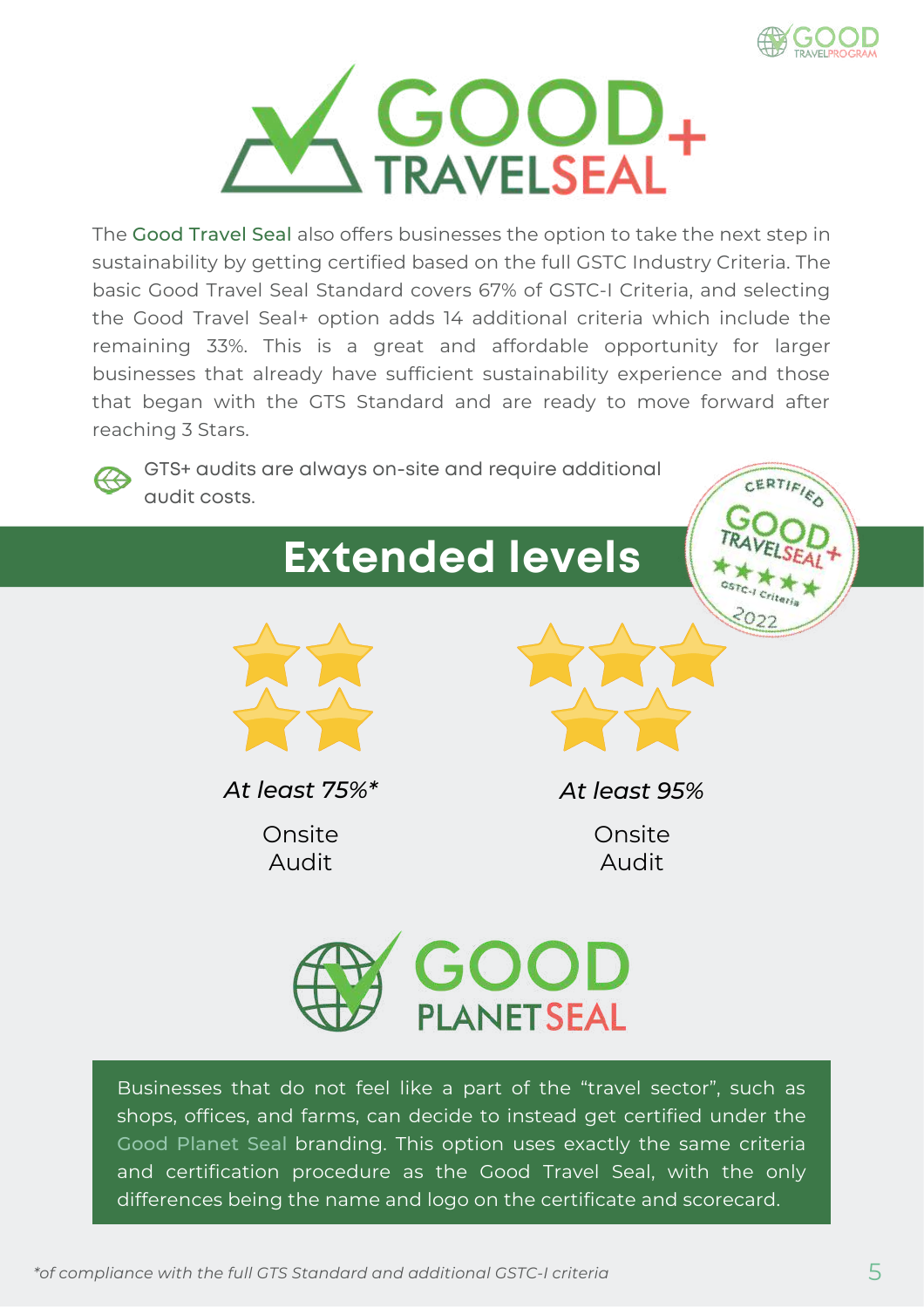

## **Show what you do!**

A unique benefit of the GTS is its transparency. Through a publicly available performance Scorecard, businesses show what sustainability aspects they perform well in. A label alone doesn't work, but showing your performance does!



We also display a comparison of all certified businesses on the Good Travel Guide page of their destination. These tables highlight the areas in which the businesses excel, by awarding them with a selection of badges.

|                                                | Sustainability | Health & Safety | Accessibility | Nature Choice | Art & Culture | Beach & Swim | Dive & Snorkie              | <b>Outdoor Activity</b> |
|------------------------------------------------|----------------|-----------------|---------------|---------------|---------------|--------------|-----------------------------|-------------------------|
| <b>HOTELS</b>                                  |                |                 |               |               |               |              |                             |                         |
| <b>B&amp;B KAS</b><br><b>CHUCHUBI</b>          |                |                 | ø             | 嫩             | 37.           | λe           | <b>COLOR</b><br><b>STEW</b> | 00<br>0.0               |
| <b>DELFINS BEACH</b><br><b>RESORTS</b>         |                |                 | ئى            | 編             |               |              | 53                          | 00<br>$12 - 12$         |
| DIVI FLAMINGO<br><b>BEACH RESORT</b>           | a              |                 | <u>ق</u>      | ø             | ø             | 委            | <b>COLOR</b><br><b>Sec.</b> | a e<br><b>GOD</b>       |
| <b>HARBOUR</b><br><b>VILLAGE BEACH</b><br>CLUB |                |                 | غ             | 琳             | ß             | 委            | a sa                        | ΩG<br>$0 - D$           |
| <b>RED PALM</b><br>VILLAGE                     |                |                 | نج            |               | ø             |              | ×<br>-                      | 00<br>0.0               |
| <b>VILLA CARINA</b><br><b>APARTMENTS</b>       |                |                 | ف             | 纞             | छः            | 念            | <b>William</b>              | 00<br>0.0               |
| <b>DIVE CENTERS</b>                            |                |                 |               |               |               |              |                             |                         |
| <b>DIVE FRIENDS</b><br><b>BONAIRE</b>          |                |                 | نج            | 爀             | ತಾ            |              |                             | 00<br>0 <sub>0</sub>    |
| <b>VIP DIVING</b>                              |                |                 | أرثه          | 綝             | ತಾ            | ≪            |                             | 01<br>0 <sub>0</sub>    |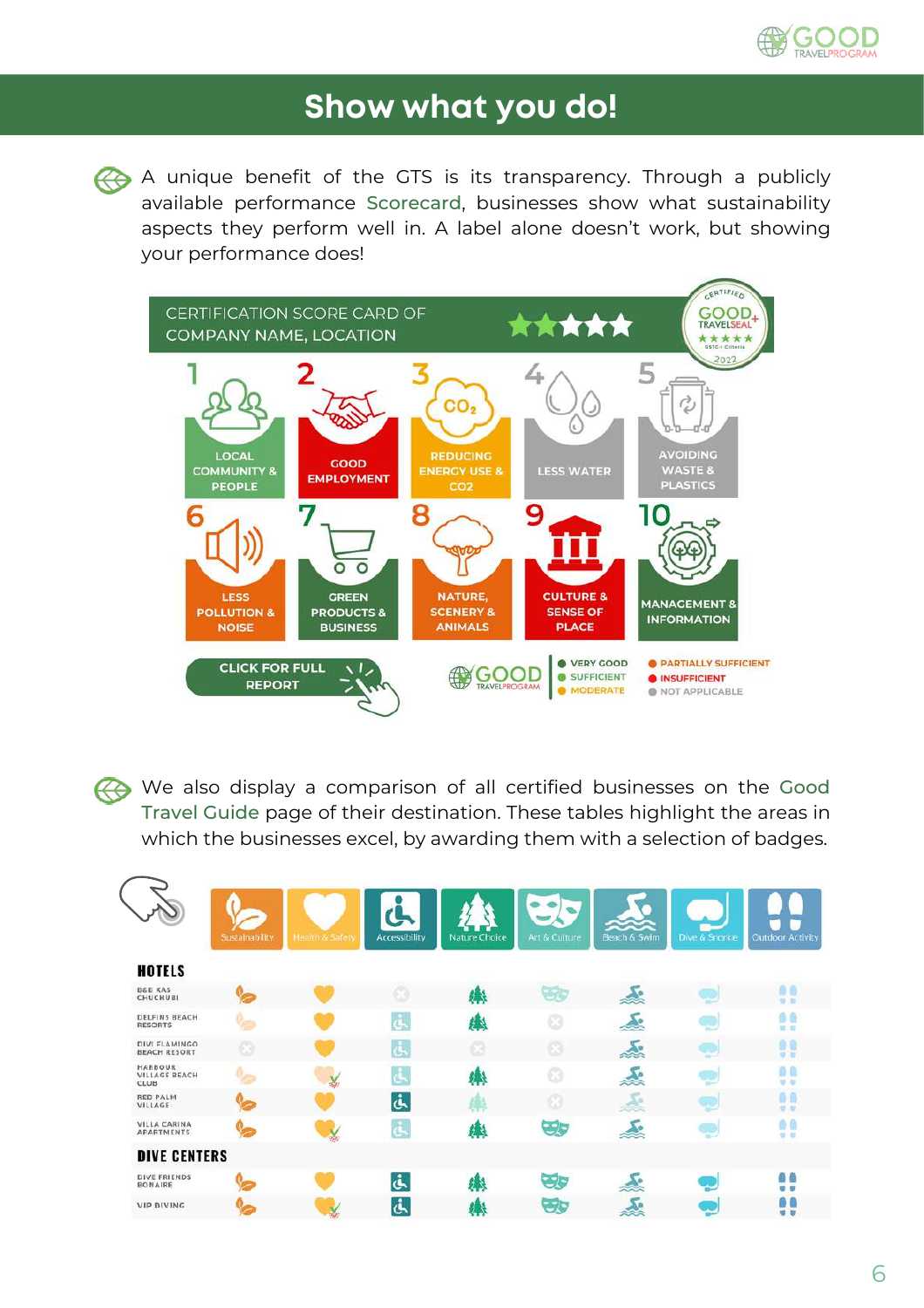



The Virus-Aware Seal is a certification for business in the tourism sector that are committed to implementing effective policies and measures against the transmission of viruses. The Virus-Aware Seal was introduced with the aim of supporting and preparing businesses for a safe and responsible reopening in the wake of the COVID-19 pandemic.

#### **Businesses that achieve the Virus-Aware Seal:**



Receive a performance Scorecard which ensures transparency and informs visitors of all precautionary measures taken by the business.



Æ

Improve the protection of both employees and visitors from the spread of viruses.

Increase trust and are more attractive to travellers who are looking for safe places to visit.



Are promoted to travellers as a Virus-Aware business on the Good Travel Guide.





**Virus-Aware Committed**:

Pass all mandatory criteria with no audit.





#### **Virus-Aware Checked**:

Pass all mandatory criteria with audit.



#### **Virus-Aware Certified**:

Pass all mandatory criteria and at least 50% of optional criteria with audit.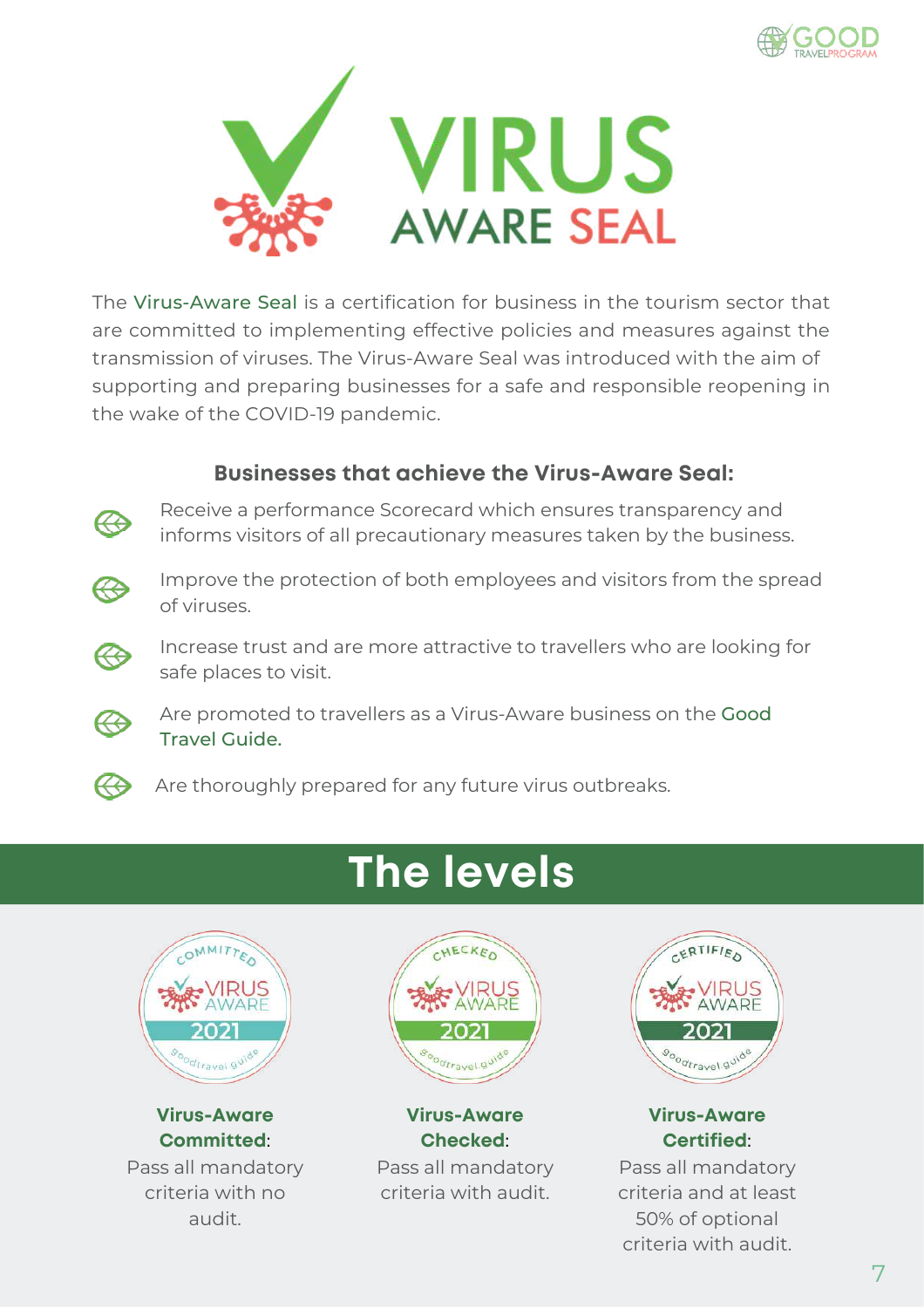



The Good Travel Scan is a tool to evaluate the sustainability of businesses in the tourism sector, especially for those that are only beginning their sustainability journey. This tool shows businesses how they are performing and which areas to focus on for improvement. It can act as a first step towards reaching the full Good Travel Seal certification.

The Good Travel Scan includes **10 universal sustainability criteria,** relating to the following topics:

| <b>MANAGEMENT &amp;</b><br><b>REPORTING</b> | Implementing a long-term sustainability<br>management system and publicly reporting on<br>sustainability actions and performance.     |
|---------------------------------------------|---------------------------------------------------------------------------------------------------------------------------------------|
| <b>COMMUNITY &amp;</b><br><b>CULTURE</b>    | Supporting community developments, engaging in<br>decent employment, promoting local traditions, and<br>protecting cultural heritage. |
| <b>ENVIRONMENT</b>                          | From the prevention and reduction of pollution and<br>waste, to strategies for climate adaptation and the<br>protection of nature.    |
| <b>PURCHASING</b>                           | Purchasing and offering local, fair-trade and eco-<br>friendly products.                                                              |

#### **Good Travel Scan Scorecard**

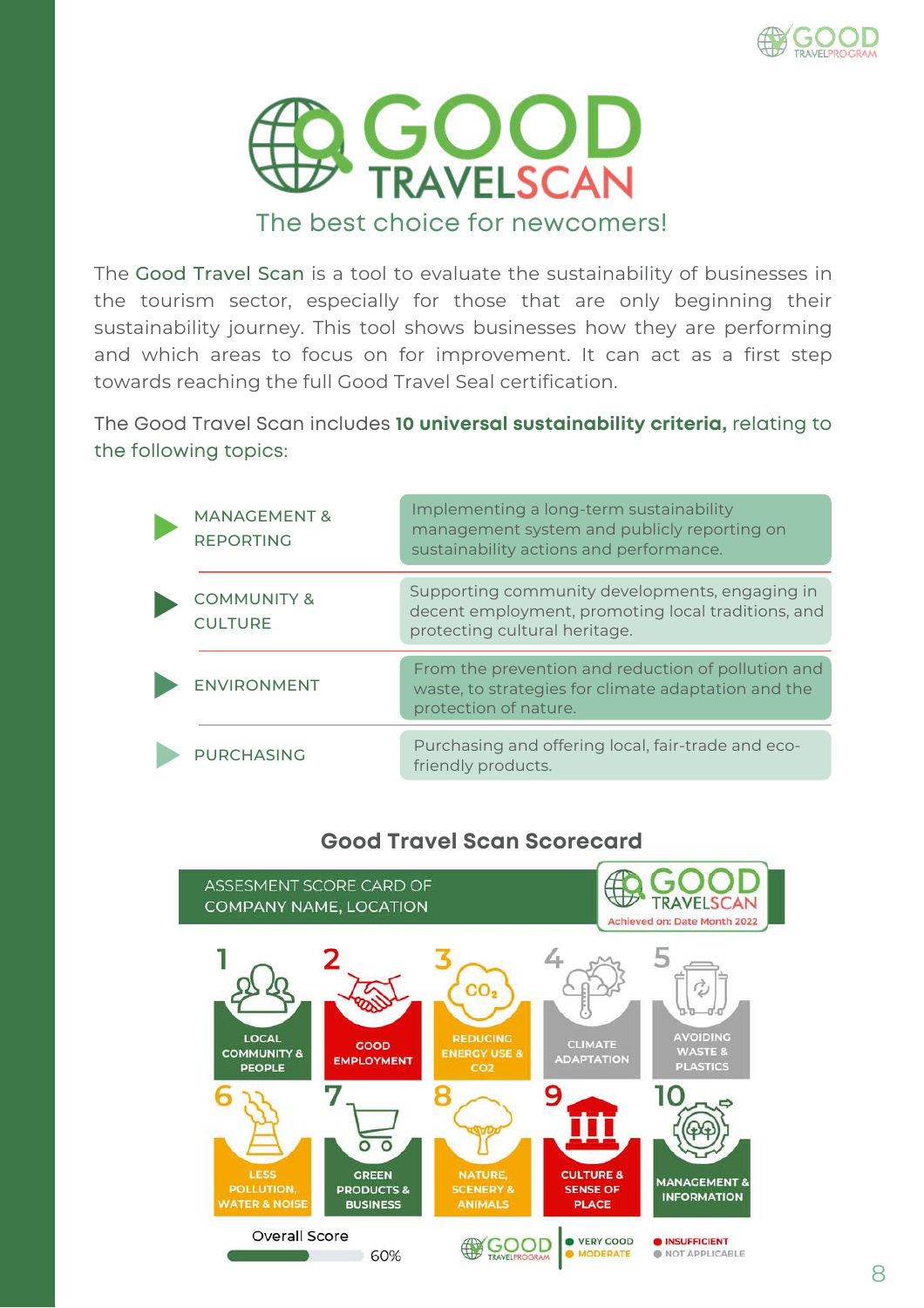

# **Program benefits**

## **INCREASED VISIBILITY**

You will be featured on the **Good Travel Guide** and its **social media platforms**. On top of that, if your business has received at least a 2-star certification, it will be promoted to a global audience by our communication partners:



Businesses can be showcased on Sustainable First, a platform recognising sustainability efforts in



listed on EcoHotels.com, an alternative to the dominant online travel agencies.



people and organisations working to make tourism



#### **HAPPY GUESTS = HIGHER RATINGS**

Certification boosts management and quality of services.



#### **REDUCE FOOTPRINT**

Certified businesses use 19% less water, 24% less waste, and 10% less CO2.



## **DUE DILIGENCE**

Clarify that your business is compliant to the standards of a responsible certification!